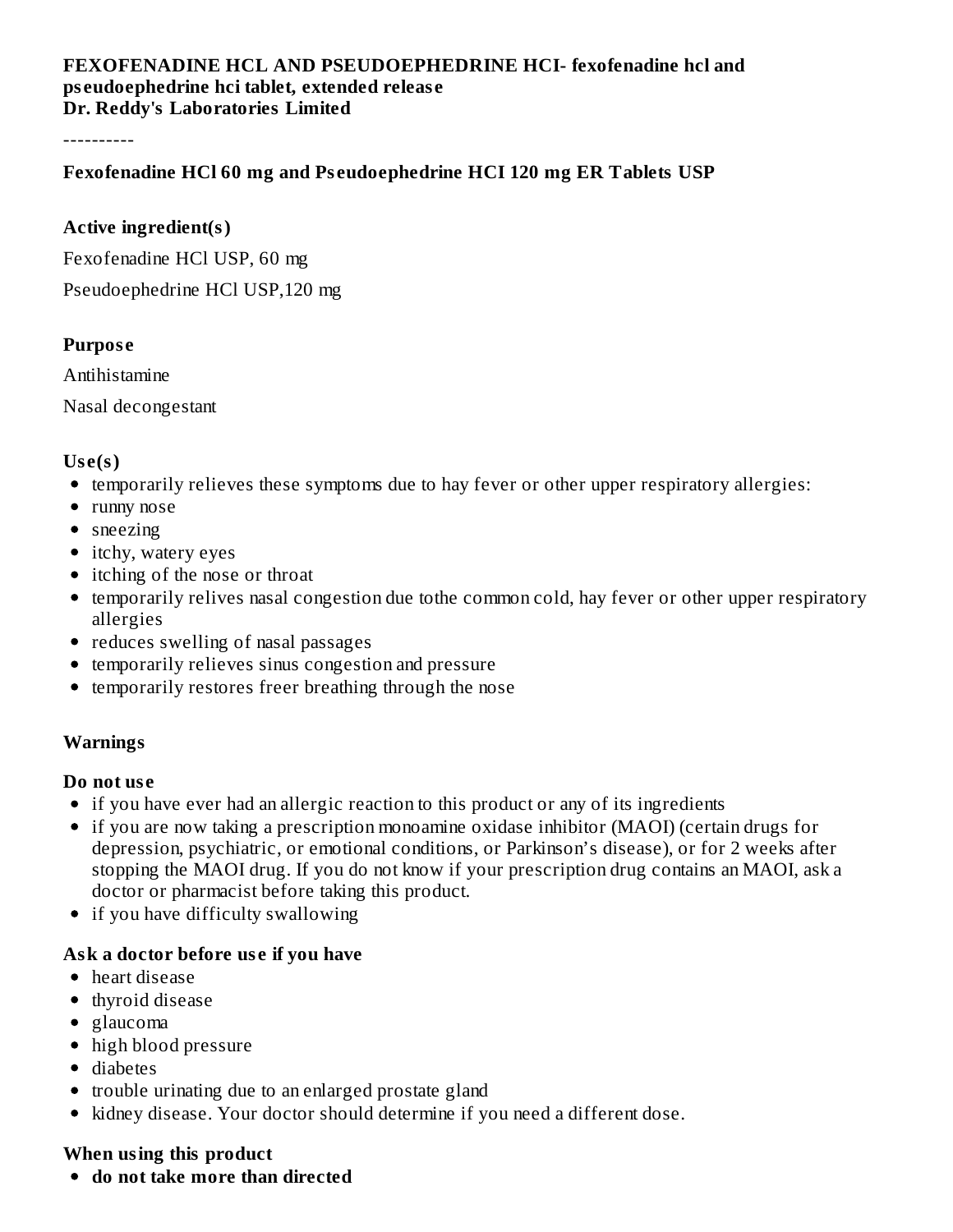- do not take at the same time as aluminum or magnesium antacids
- do not take with fruit juices (see Directions)
- the tablet coating may be seen in the stool (this is normal). Continue to takeas directed (see Directions).

### **Stop us e and ask doctor if**

- an allergic reaction to this product occurs. Seek medical help right away.
- symptoms do not improve within 7 days or are accompanied by a fever
- you get nervous, dizzy, or sleepless

## **If pregnant or breast-feeding**

ask a health professional before use.

### **Keep out of reach of children**

In case of overdose, get medical help or contact a Poison Control Center right away.

#### **Directions**

• do not divide, crush, chew or dissolve the tablet; swallow tablet whole

| adults and children 12 years<br>of age and over | take 1 tablet with a glass of water every 12 hours on an empty stomach; do<br>not take more than 2 tablets in 24 hours |
|-------------------------------------------------|------------------------------------------------------------------------------------------------------------------------|
| children under 12 years of                      | do not use                                                                                                             |
| age                                             |                                                                                                                        |
| adults 65 years of age and                      | ask a doctor                                                                                                           |
| older                                           |                                                                                                                        |
| consumers with kidney                           | ask a doctor                                                                                                           |
| disease                                         |                                                                                                                        |

## **Other information**

- safety sealed: do not use if carton is opened or if individual blister units are torn or opened
- this product meets the requirements of USP dissolution test 3.

#### **Storage**

• store between 20° to 25°C (68° to 77°F)

## **Inactive ingredients**

corn starch, croscarmellose sodium, colloidal silicon dioxide, ferric oxide, hypromellose, kollidon SR, magnesium stearate, mannitol, powder cellulose and triethyl citrate.

## **Questions or comments?**

call **1-888-375-3784**

Manufactured by:

**Dr. Reddy's Laboratories Limited**

Bachupally - 500 090 INDIA

## **Principal Display Panel**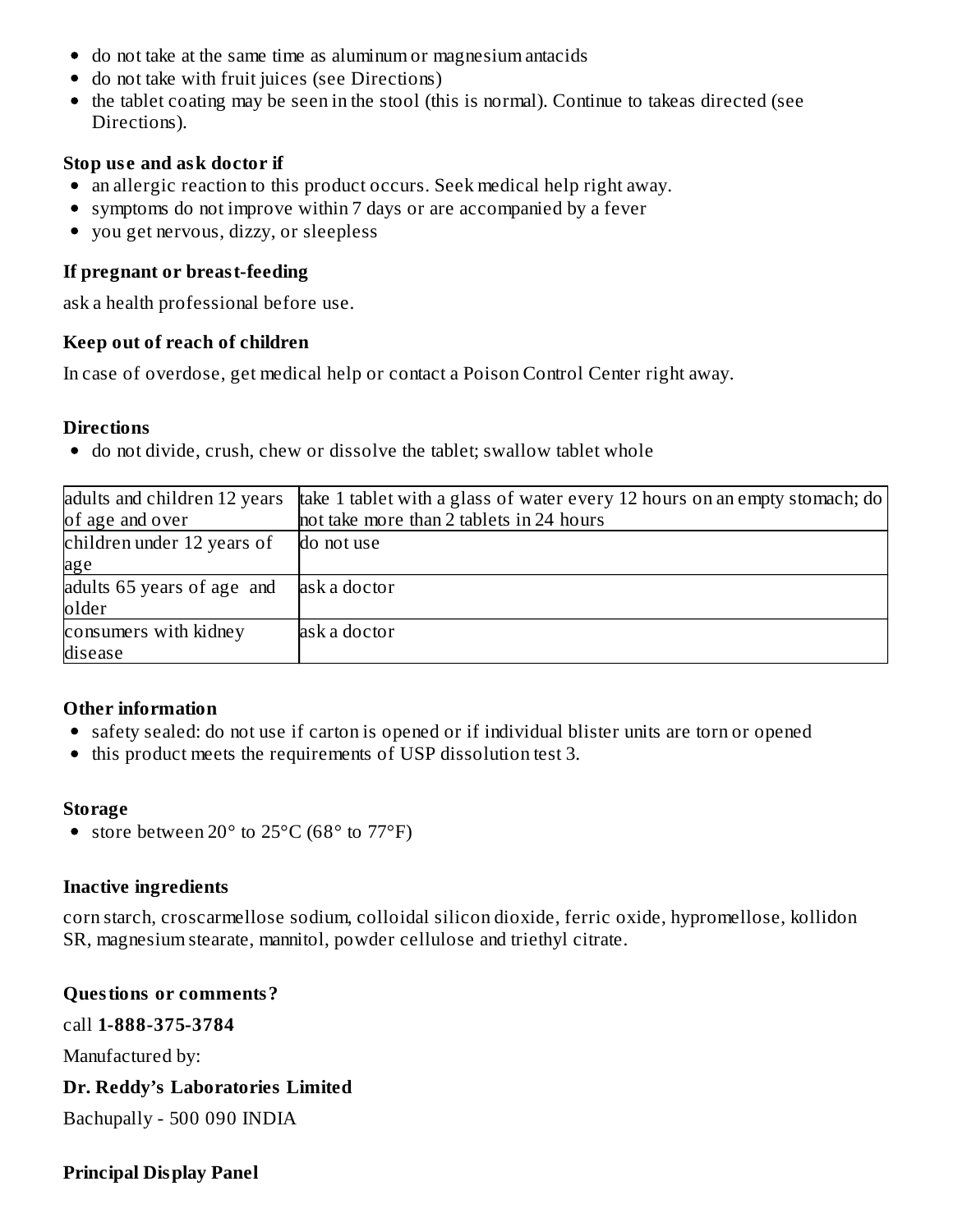#### **Blister carton 10's (2x5 unit-dos e)**



# **FEXOFENADINE HCL AND PSEUDOEPHEDRINE HCI** fexofenadine hcl and pseudoephedrine hci tablet, extended release **Product Information Product T ype** HUMAN OTC DRUG **Ite m Code (Source )** NDC:55111-447 **Route of Administration** ORAL